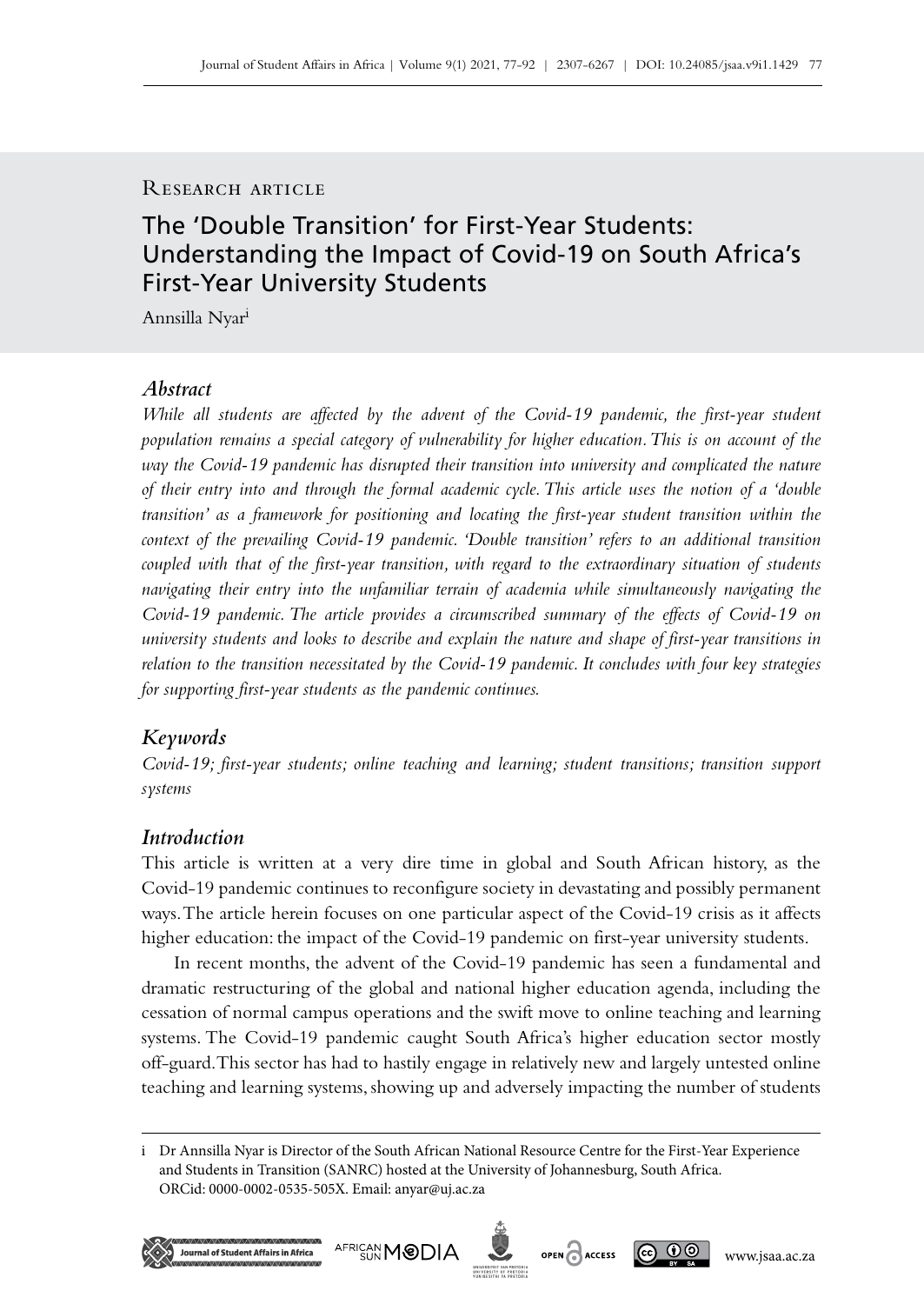and staff who do not have access to the requisite technologies and connectivity, or even electricity in the case of those staff and students from poor or low-income backgrounds. Never before has the issue of access to, and affordability of, internet services been so crucial. It is within this prevailing context of disruption and uncertainty, that the fate of one of the sector's most vulnerable sub-populations, i.e. students in their first year of university study, has unfortunately become subsumed amongst multiple competing issues on the higher education agenda. It is anticipated and, indeed feared, that universities, preoccupied with online teaching and learning and making up for lost academic time in the academic calendar, may lose the focus on matters of student transition and support.

Over the past two decades a great deal of effort has been invested by South Africa's universities in matters of First-Year Experience, much of which has drawn from an immense body of global scholarship about student transitions and support (Nyar, 2019). Such scholarship makes a persuasive case for seeing the first year of university study as qualitatively different from the rest of the higher education journey and, further, for affording specialised attention to the first year (Gardner, 1986; Upcraft et al., 2005; Astin, 1993; Tinto, 1993; Pascarella & Terenzini, 2005; Johnston, 2010; Greenfield et al., 2013).

The first-year transition is based on the idea that first-year students have specialised needs on account of the critical importance of the year. The first year of university study is seen as the foundation of the higher journey, one which sets the emotional and academic tone for the rest of the higher education journey of students and often determines the ways in which students respond to the rest of their studies and their time in the higher education system. Throughput data in many countries and contexts across the world has consistently shown that the initial weeks of the first year are also the time at which students are most likely to drop out from their course in the first year of study. As such, the first year may well function as the basis of students' decision to stay or exit the higher education system (Spady, 1970; Tinto, 1996; Kantanis, 2000; Thomas, 2002; Thomas & Quinn, 2006). It is, therefore, recognised as a critical transition period which may well affect the educational outcomes of students in a more profound way than other types of transitions (Upcraft  $\&$ Gardner, 1989; Tinto, 1993; Terenzini & Pascarella, 2005).

Given the importance of the first year of study and the corresponding disruption posed to the first year of study by the Covid–19 pandemic, a number of questions arise: How will first-year students navigate the 'new' face of the higher education journey? How is transition understood and experienced in the context of the first year of study? What can universities realistically do to support first-year students through the Covid-19 pandemic? This article seeks to respond to the aforementioned questions, by way of critical reflection and analysis.

#### *How Does Theory Assist in Our Understanding of Student Transition?*

Research and theories on life transitions are abundant in fields such as psychology and sociology, and have helped inform thinking about the subject in higher education. One of the most popular starting points for a theoretical understanding of transition in higher education is that of Nancy Schlossberg, a clinical psychologist (1981). Schlossberg's work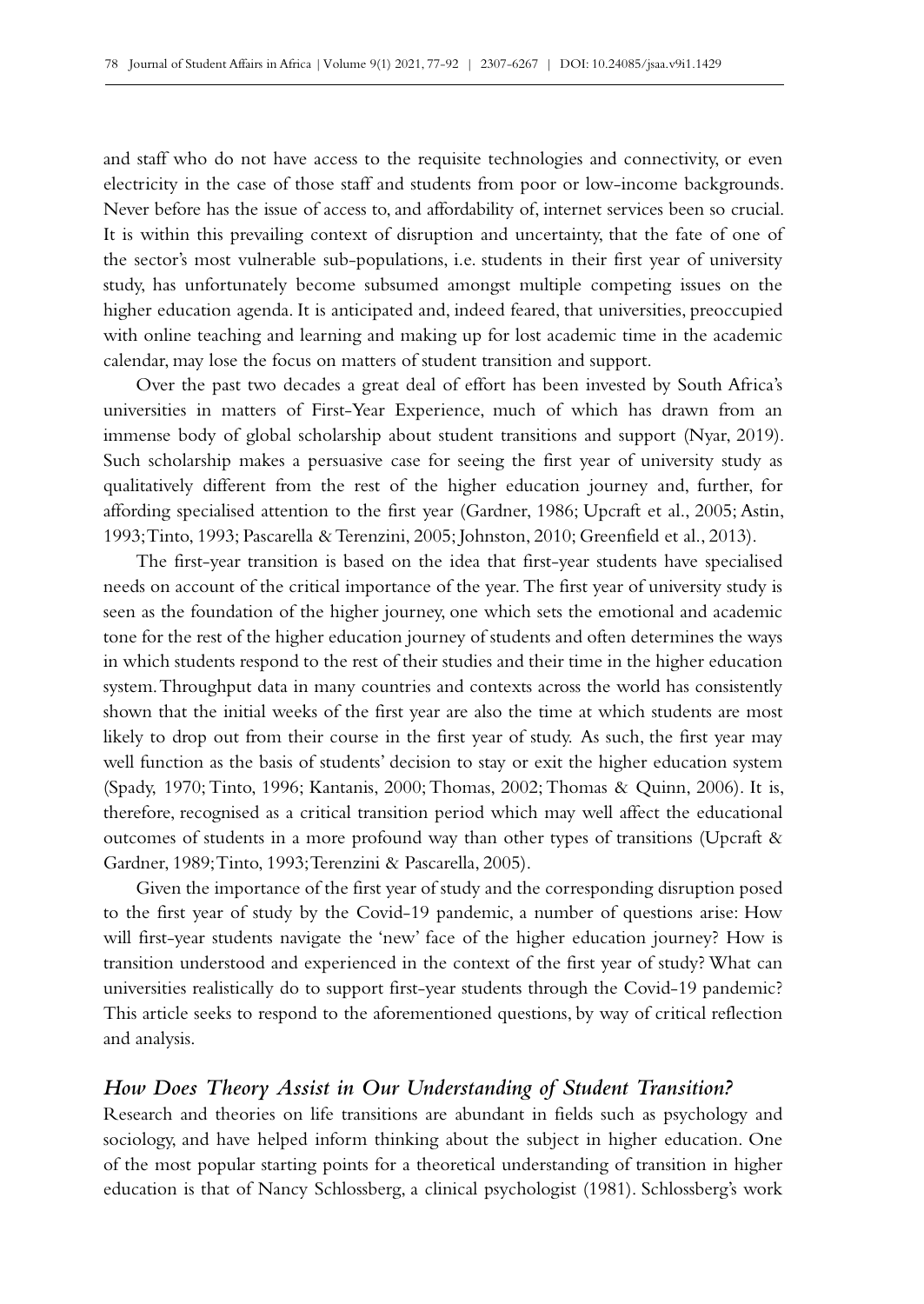on life transitions is widely used by many student affairs professionals, particularly so in the areas of academic advising and career services. Schlossberg proposed a transition model which describes transition as "any event or non-event which results in changed relationships, routines, assumptions and roles" (Goodman et al., 2006, p. 33) and identifies four major factors which allow individuals to deal with transition: Situation, Self, Support and Strategies (Schlossberg, 1981). Later, Schlossberg collaborated with student development theorist, Arthur Chickering, in order to adapt her transition theory to apply to college students. They describe the ways in which college students move through the transition process as a series of phases, termed "moving in", "moving out" and "moving through" (Chickering & Schlossberg, 1995, p.1).

In the field of higher education, student transition is most helpfully framed through the sprawling field of student development theory, which looks to explain and understand the developmental growth of university students (Chickering, 1969; Perry, 1970; Loevinger, 1976; Vygotsky, 1978). The student development literature looks to understand the individual experience and interpretation of transition, but also explores how transition happens in the interface between the characteristics of individual students (socio-economic background, prior experiences of learning, etc.) and the broader social and political context in which the student is located. Towards this end, O'Donnell, Kean and Stevens (2016) explain the role of institutions and larger social contexts in relation to student transition. They understand transition as the intersection between the student and the social context in which the student is embedded. Further, the meaning attributed to the transition by the student experiencing it, and the ease with which the student navigates the transition, depends upon the social contexts in which the transition occurs and the amount of support available to the student.

Accordingly, higher education scholars, such as Vincent Tinto, Alexander Astin, Ernest Pascarella and Patrick Terenzini have argued persuasively that universities must support student transitions, and indeed have a responsibility to do so (Astin, 1984; Tinto, 1993; Pascarella & Terenzini, 2005; Hussey & Smith, 2010). Towards this end, for example, Hussey and Smith (2010) propose that part of the purpose of higher education is to support the transitions experienced by students, and further, that the design and delivery of higher education should be predicated on the concept of student transition.

Hussey and Smith state:

'Transition' is not a precise term. Transitions are large, complex and significant changes that occur in a student's life: a nested pattern of lesser changes. They may concern their learning, circumstances, self-concept, autonomy, maturity and so forth. They are changes that the student, parents, friends, prospective employers and educators judge to be of real significance. Some may be intended and brought about by design, others may emerge by happenstance; some will be evaluated as positive, others negative. Examples include such things as the transition from home to university; from dependent youngster to independent adult; from novice to knowledgeable, skilled practitioner or from engaged student to disaffected dropout. Those involved in education have the task of deciding which transitions are desirable and which are undesirable, and amongst the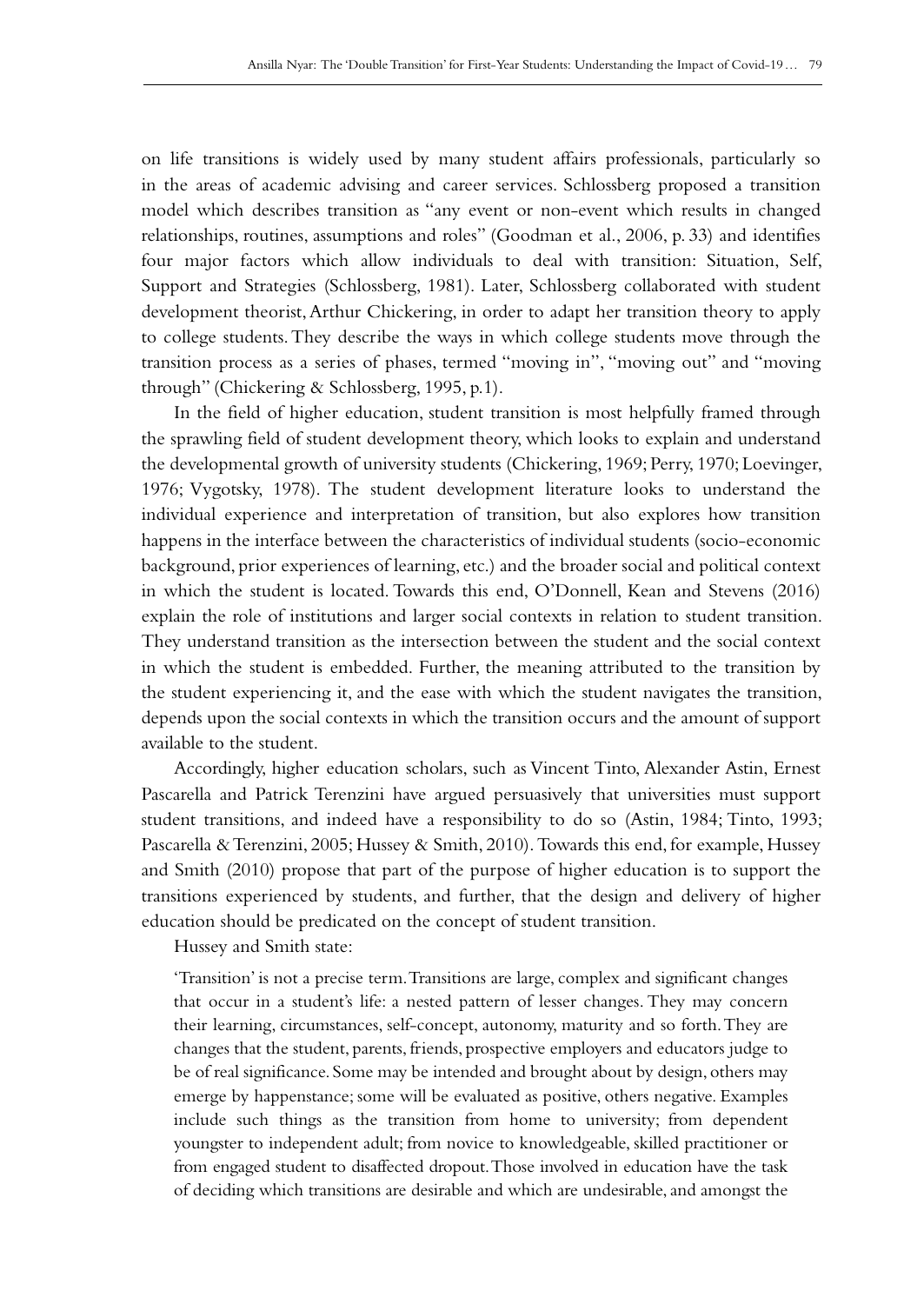former, the priority and order in which they need to be made. Teachers and other staff have to decide how to go about helping students through these transitions and how to detect and measure progress. All this is just describing what higher education has always been about, but describing it in this way changes it from an institution-based system through which students are processed, to a student-centred system, which, at least to some extent, attends to the needs of the individual and their capacity to progress. (Hussey & Smith, 2010, p.120)

While centring the role of higher education institutions, it is also recognised that students hold agency. Students play an equally important role in facilitating their own transitions through higher education. It is argued that students have a joint responsibility to manage their transitions and facilitate their own educational outcomes, and further, that universities must be demanding of their expectations for students and work to develop agency and active self-government in their students (Tinto, 1993; McInnis, 2001). This is in line with Sanford's theory of student development (Sanford, 1968), which suggests a 'challengesupport balance'. The 'challenge-support balance' theory is based on the idea that too much challenge may alienate and frustrate students while too much support may never push students into achieving their full developmental potential. Sanford advocated that optimum student growth and development is best facilitated by an appropriate blend of challenge and support.

Of particular interest to this article for the purposes of understanding student transition, is the work of Gale and Parker (2014). They argue that higher education tends to see transition in terms of three broad conceptualisations of transition, i.e. induction, development and becoming, which may not do justice to the real lived experiences of student transition. They make a case for seeing transition for the dynamic, negotiated and non-linear phenomenon that it is. Similarly, Quinn (2010, p. 127) argues for seeing transition in terms of complexity. She advocates for using the pluralised form of transition, i.e. as in "multiple transitions into, out of, through, across and re-entering higher education".

Gale and Parker's (2014, p. 737) definition of transition as "the capability to navigate change" is particularly instructive in its acknowledgement that transitions affect students differentially, particularly those from low-income or historically disadvantaged backgrounds (Gale & Parker, 2014; Briggs et al., 2012; Thomas, 2002). As expostulated by Thomas (2002, p. 413): "If a student feels that they do not fit in, that their social and cultural practices are inappropriate and that their tacit knowledge is under-valued, they may be more inclined to withdraw early." Reference is made here to Pierre Bourdieu's seminal theoretical work on habitus and cultural capital, which helps to explain differences and disparities in educational outcomes (Bourdieu, 1973). Bourdieu theorised that less advantaged students who have not had the benefit of exposure to the discourses and practices of the higher education system, will not adapt as easily as those who have already had the benefit of cultural capital acquired from their backgrounds and networks. Students from privileged class backgrounds are less likely to encounter constraints or barriers than those who are less advantaged.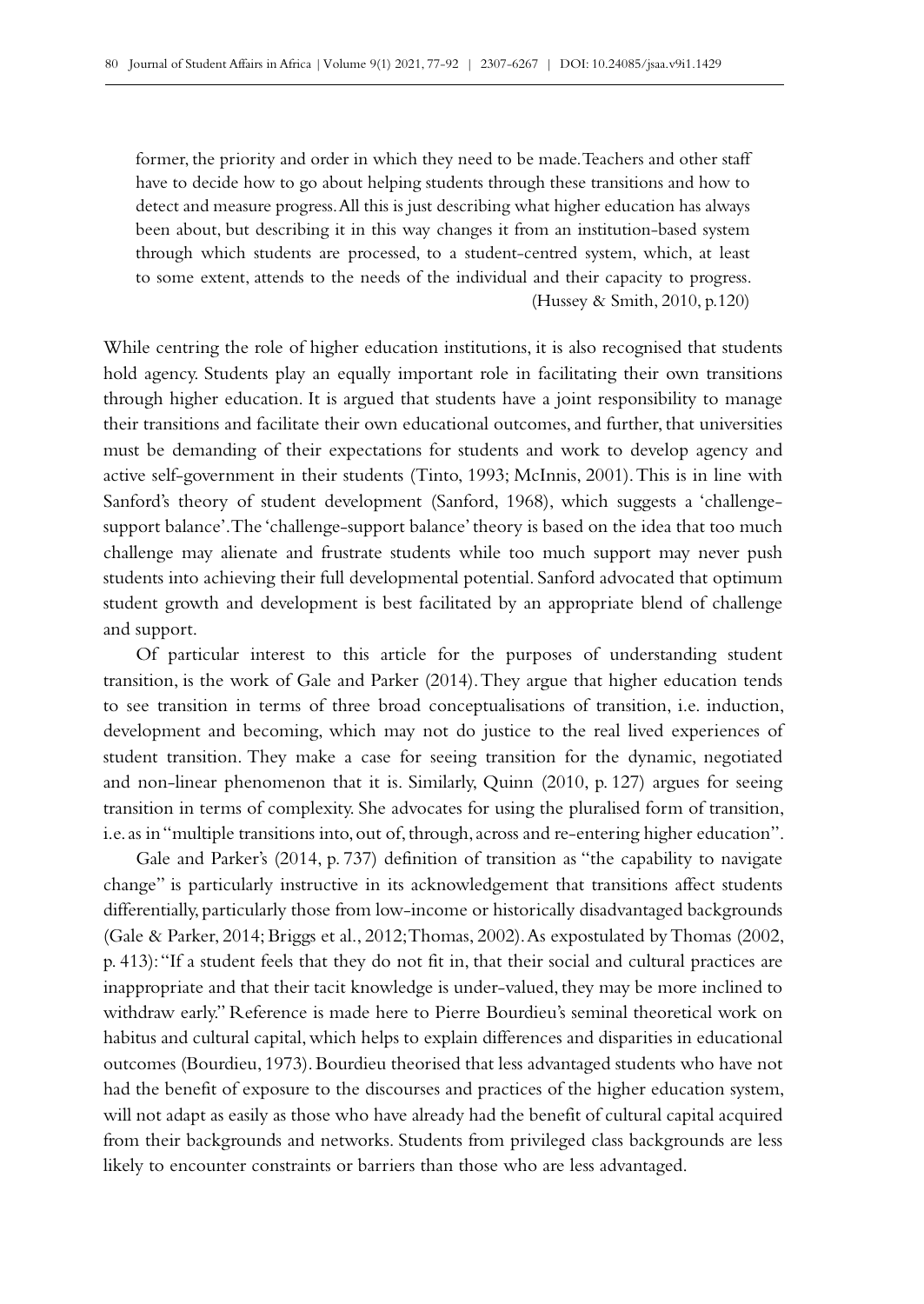Together, these various theoretical arguments provide a framework for understanding student transition. One may, therefore, draw the following conclusions about transition:

- (a) Transition is about more than the student's individual experience of it. Transition cannot be understood without reference to the context in which the transition takes place, and the social and cultural factors involved in that transition;
- (b) Universities have an obligation to support students throughout transition; and that support must involve agency from students to help facilitate their own success in their studies;
- (c) Transition affects students differentially. Some students will fare better than others. This is due to the amount of cultural capital to which they have access.

This more general conceptualisation of transition helps better understand the nature of educational transitions, more specifically, the first-year transition, and further, how this particular educational transition has been complicated and, indeed, disrupted by the advent of Covid‑19. The first-year student population can be said to be facing a 'double' transition of sorts: first, a first-year transition involving the challenges typical of the first year of university study; and, second, an overlapping, equally unsettling, transition, involving the adaptation to a Covid‑19-mediated way of life at university.

# *Understanding the First-year Transition in the Context of Covid-19*

Transitions are a permanent and indeed inescapable part of the human condition, and often have far-reaching consequences for those experiencing them. The process of transition can require individuals to alter their perceptions of self, relinquish familiar reference points, objects or persons, de-link from previous or existing support structures, and sometimes make uncomfortable adjustments to accommodate their altered or new realities. As such, transitions can involve a wide array of emotions, some of which can leave individuals feeling disoriented, or even traumatised. Feelings of anxiety, depression or trauma can accompany transitions. In line with the arguments of scholars advocating support for the transition that takes place in higher education, there is an urgent need to develop support frameworks for students. Such support frameworks can mitigate some of the effects of the two transitions taking place simultaneously at the point of vulnerability in the higher education journey, which is the first year of study.

### **Challenges of the first-year student transition**

The first-year student transition serves as an example of a life transition involving fundamental change in which individuals struggle to adapt and require support and coping resources. The first year of university study can be aptly described as a 'culture shock'. Students in their first year of study must familiarise themselves with the complex ecosystem of processes, procedures and specific requirements of the university system. For example, logistical competencies are required to navigate such basic university processes and procedures as timetables, maps, schedules, lecture notes, finances, etc. There is an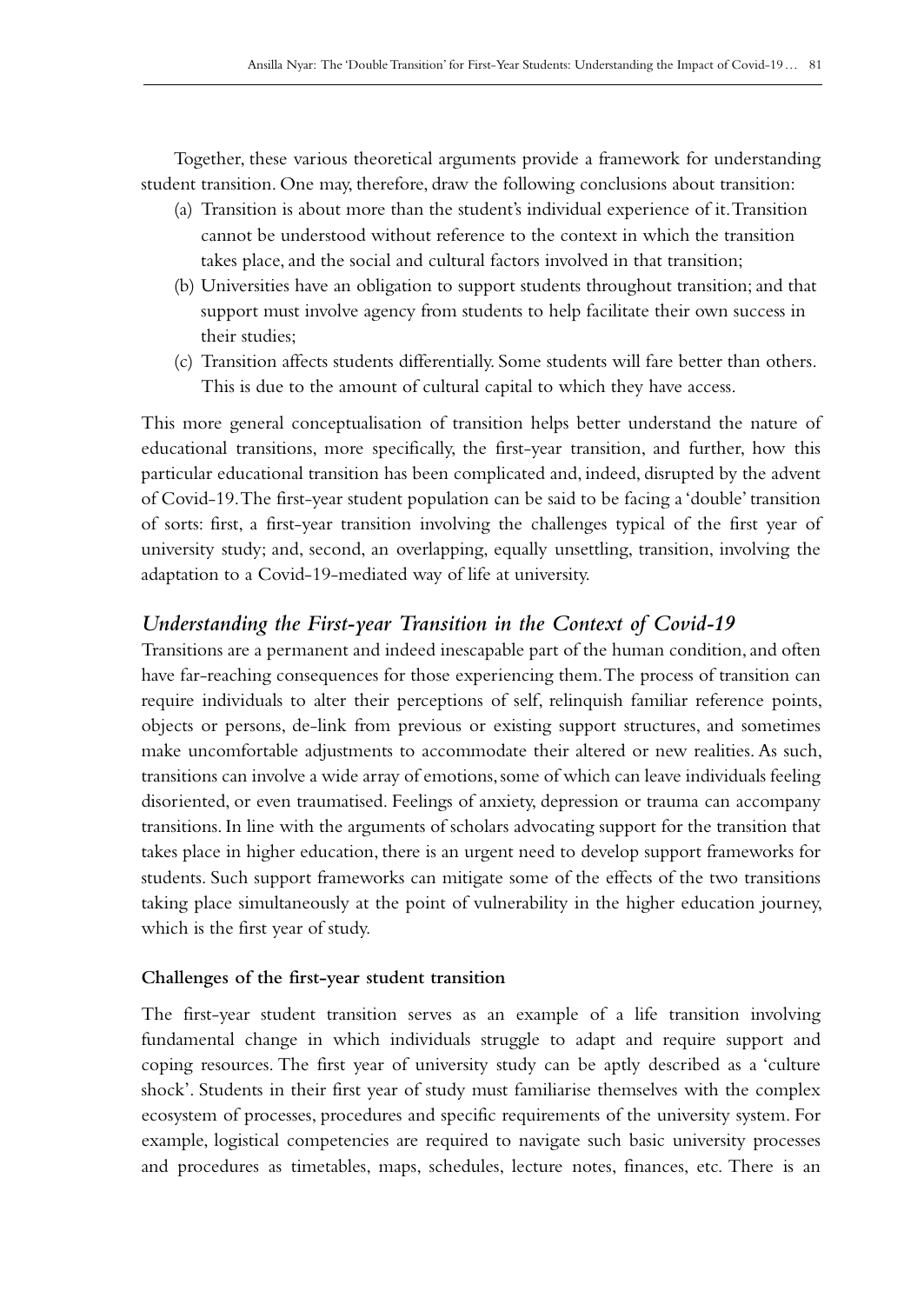acute emotional and psychological component to the first-year transition for students, as students navigate the complex bureaucracy of the universities, establish new relationships and adjust to the discourse and demands of academia. They face a wide range of challenges and stressors in their new environment, which predisposes them to high levels of anxiety and stress (Clark, 2005; Christie, 2009). While some students may possibly navigate this transition with relative ease, other students experience difficulties in adjustment and require support (Briggs et al., 2012; Gale & Parker, 2014).

The new and changing nature of academic learning, involving departure from the predictable frameworks of school to the relative anonymity and autonomy of university, represents one of the most significant challenges for the first-year student. Students often struggle in order to develop the requirements for academic learning, i.e. flexibility, autonomy and self-directed learning involving reading and critical thinking in ways that are profoundly different from high school learning strategies (Ramsden, 1992; Cook & Leckey, 1999; Krause, 2006; Lowe & Cook, 2010). First-year students also struggle to adapt to teaching which takes place most often in large and unfamiliar classroom settings, generally under conditions of relative anonymity. Large class learning is typically associated with limited student engagement and insufficient depth of learning, and may, as Cuseo (2007, p. 2) notes, "initiate maladaptive learning habits or predispositions to learning that linger beyond the first year".

### **Challenges of the Covid-19 transition**

Covid‑19 is a novel disease and hence unanticipated and unexplored. The rapid transmission rate and high mortality rate of Covid–19 renders the disease especially frightening. For firstyear students undergoing their introduction to university while coping with the Covid-19 pandemic, their transition can be described as especially traumatic. As Schlossberg et al. have noted, the impact of a transition increases exponentially when the transition is unanticipated (Schlossberg, 1981). While the challenges of the first-year transition are anticipated for the most part, they are often not fully understood or the extent of those changes are unappreciated. Students are often not fully aware of the nature and extent of the first-year transition, until they are able to fully experience the transition for themselves. The Covid-19 pandemic heightens the complexity of the first-year transition on account of the wholly unanticipated nature of Covid-19.

The unanticipated nature of the Covid-19 pandemic echoes the theoretical understanding of the fundamental nature of transition as unpredictable and irregular (Briggs et al., 2012; Gale & Parker, 2014). Under normal circumstances, the first-year transition is a destabilising process. When coupled with the exigencies of the Covid–19 pandemic, the first-year transition may well become impossible for students to navigate. For first-year students, the Covid-19 pandemic has come to represent an additional layer of complexity in the context of their introduction to higher education.

The impact of transition is also measured in terms of the degree to which it alters familiar routines and daily lifestyle. First-year students have had to negotiate their transition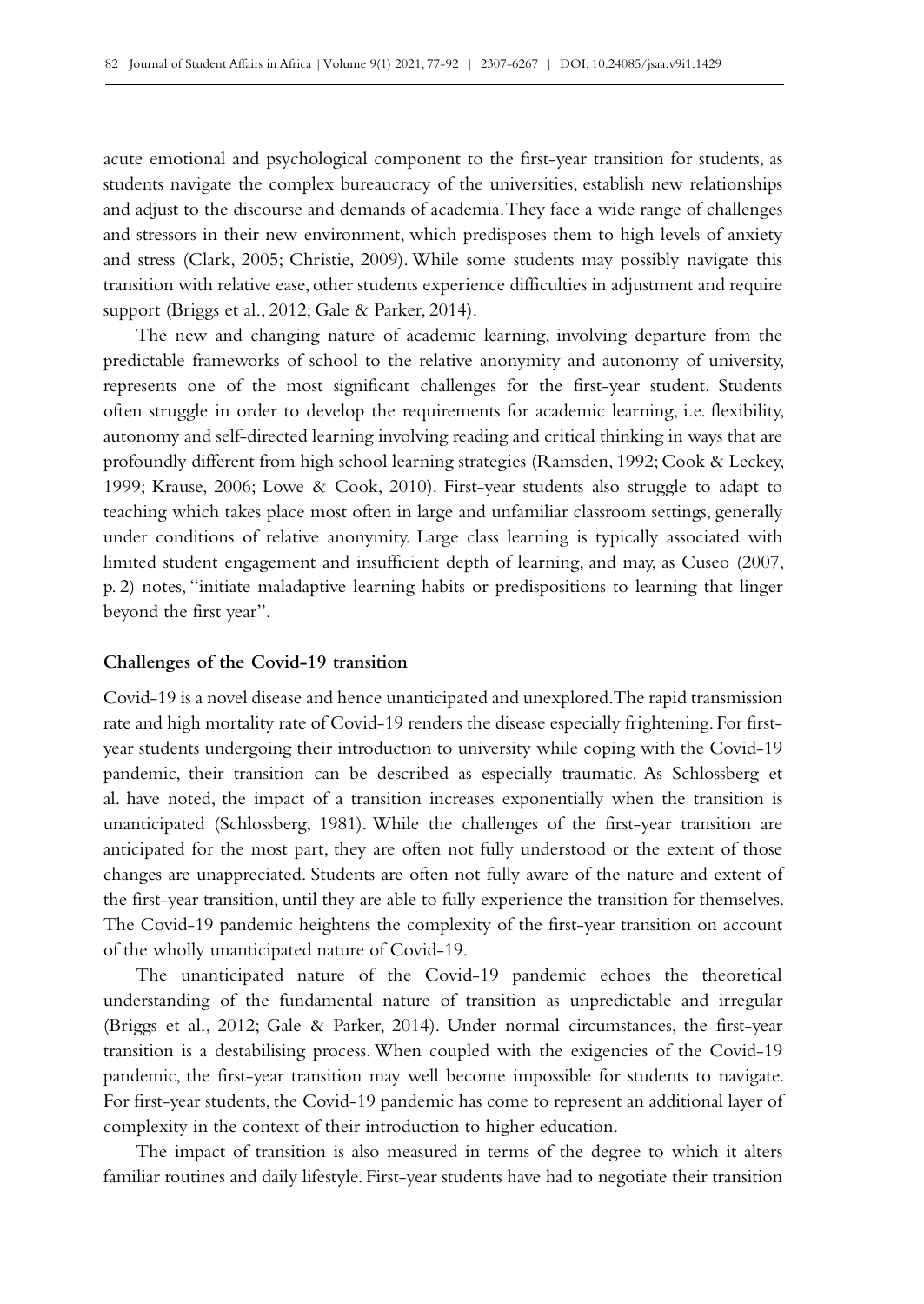to online learning, while living under conditions of enforced social distancing – all in the context of the new and unfamiliar setting of academia and the world of the university. Due to problems with registration processes, they were only able to experience approximately six weeks of traditional contact learning before the commencement of the national lockdown on 26 March 2020 and the subsequent implementation of a raft of Covid-19 restrictions on daily life. Mathiba's article (2020) describes the challenges facing students as a result of Covid-19 as a "raft of problems". Campus closures took place in a haphazard and confusing way, with many students having to incur costs for unplanned travel, housing and last-minute relocation. Moreover, the hasty nature of South Africa's national lockdown has ensnared many students in bureaucratic predicaments regarding accommodation, transport and food, for example, in terms of refunds for meals and accommodation, or problems of lease agreements for those students who are renting accommodation off‑campus and are locked into contracts with landlords.

Many students are experiencing financial hardships on account of sustained job and income losses as a result of Covid-19. The closure of universities has also cut certain students off from employment opportunities, such as those students who may have had part-time work in libraries or cafeterias; or resources, such as those students who may have been receiving food as part of a meals programme offered by their university. Accordingly, first-year students are most likely to be suffering psychological impacts on account of the profound disruptions to their daily lives. Such disruption is compounded by the Covid-19 imposed restrictions on their social lives and the sudden removal of their daily routines of socialisation. It is possible to surmise that prolonged social distancing may well predispose students towards modifying or changing their socialising habits, including their willingness to be in crowds or any or all highly populated spaces.

As an unanticipated transition, the move to online teaching and learning has been sudden and unprecedented for all of South Africa's students. While South Africa's universities have had some limited experience with online teaching and learning, including blended learning, universities are generally not well-positioned to support large-scale online learning. The move to online teaching and learning has been hasty, with little preparation and limited educator training. Students have struggled to transition to online teaching and learning, despite the availability of learning materials and zero-rated applications. Moreover, the overload of information through different software platforms, mobile applications and emails may be an additional source of anxiety and stress for students (Dell, 2020; Macupe, 2020).

Given the sudden onslaught of the Covid–19 pandemic, there are limited studies on the effects of Covid‑19 on the mental health of university students. It can, nonetheless, be surmised that the Covid-19 pandemic holds serious mental health and trauma implications for students (Brookes et al., 2020; Salari et al., 2020; Rajkumar, 2020). Students may experience the disruption to the normal routines of daily life as destabilising, requiring an adaptation of their normal coping strategies towards adversity and putting them at risk of adverse adaptive strategies. For those students who may also be preoccupied with illness or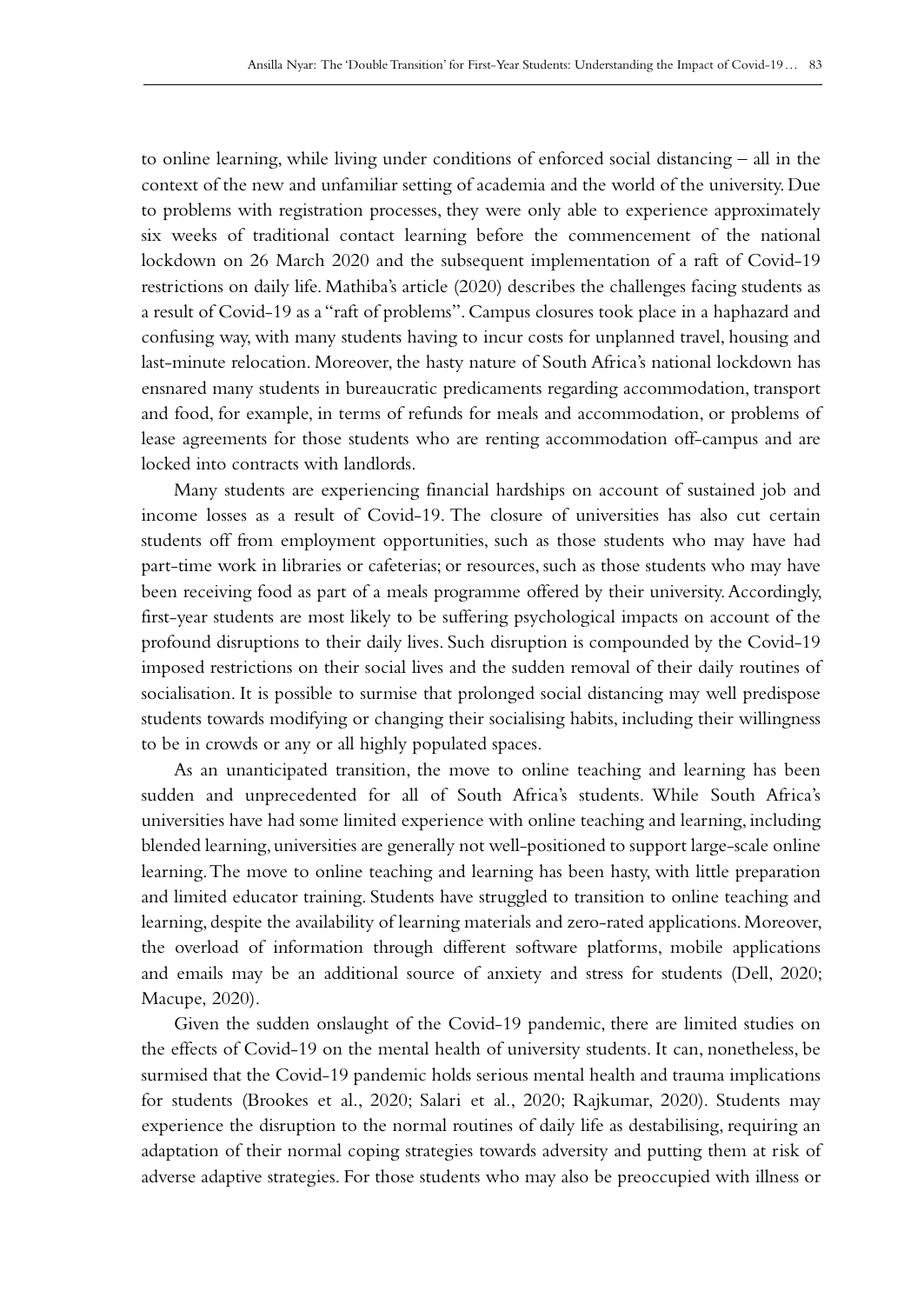caring responsibilities on account of Covid‑19, this may represent time taken away from their studies and further anxiety about the effect on their studies. Constant exposure to news and information about the pandemic, including misinformation and sensationalist news, may also continue to compromise the mental health and well-being of students.

Given the well-established intersection between poverty and mental health, the demographic likely to be most severely affected by Covid-19 are those from low-income or disadvantaged communities. Students from such backgrounds may experience pronounced isolation and frustration in the course of their learning, in addition to the customary stressors of their daily existence, such as financial hardship, food insecurity and precarious home environments. Certain categories of vulnerable students in the first-year student population may face an increased risk of anxiety and depression during the pandemic, such as those students who are Lesbian, Gay, Bisexual, Transgender, Queer (questioning), Intersex, Asexual and Other non-heterosexual people (LGBTQIA+), disabled or with some form of illness or impairment.

The double transition is summarised below in a tabular synthesised form as Table 1. This table helps to succinctly illustrate the nature of this 'double transition' and all the disruption that is involved in the double transition with regard to the dynamics of the first-year transition which is being simultaneously experienced. By closely positioning the two transitions under the organising framework of common transition categories, viz. Academic, Social/Psychological and Logistical, it is possible to appreciate the depth and extent of the disruption of the Covid-19 pandemic and how the pandemic has deepened and intensified all the existing challenges of transition.

## *Predicted Long-Term Impacts of the Double Transition*

#### **Prolonged financial hardship**

Depending on the trajectory of the Covid–19 pandemic in South Africa, financial hardships for students could possibly continue and extend for several years to come. First-year students may well be disillusioned by their untimely introduction to the higher education system. They may even question the value for money of an education under the restrictions of Covid‑19 and possibly make the decision to leave the system altogether in light of the longer-term outlook for employment. Some may leave the system altogether simply on account of Covid‑19 induced impoverishment. It is possible to surmise that South Africa's 'missing middle' (i.e. those students from poor or middle-income backgrounds who do not qualify for national government funding support on account of their combined family incomes being higher than the minimum family income amount stipulated for assistance) may expand on account of Covid-19 job losses and impoverishment of families and communities.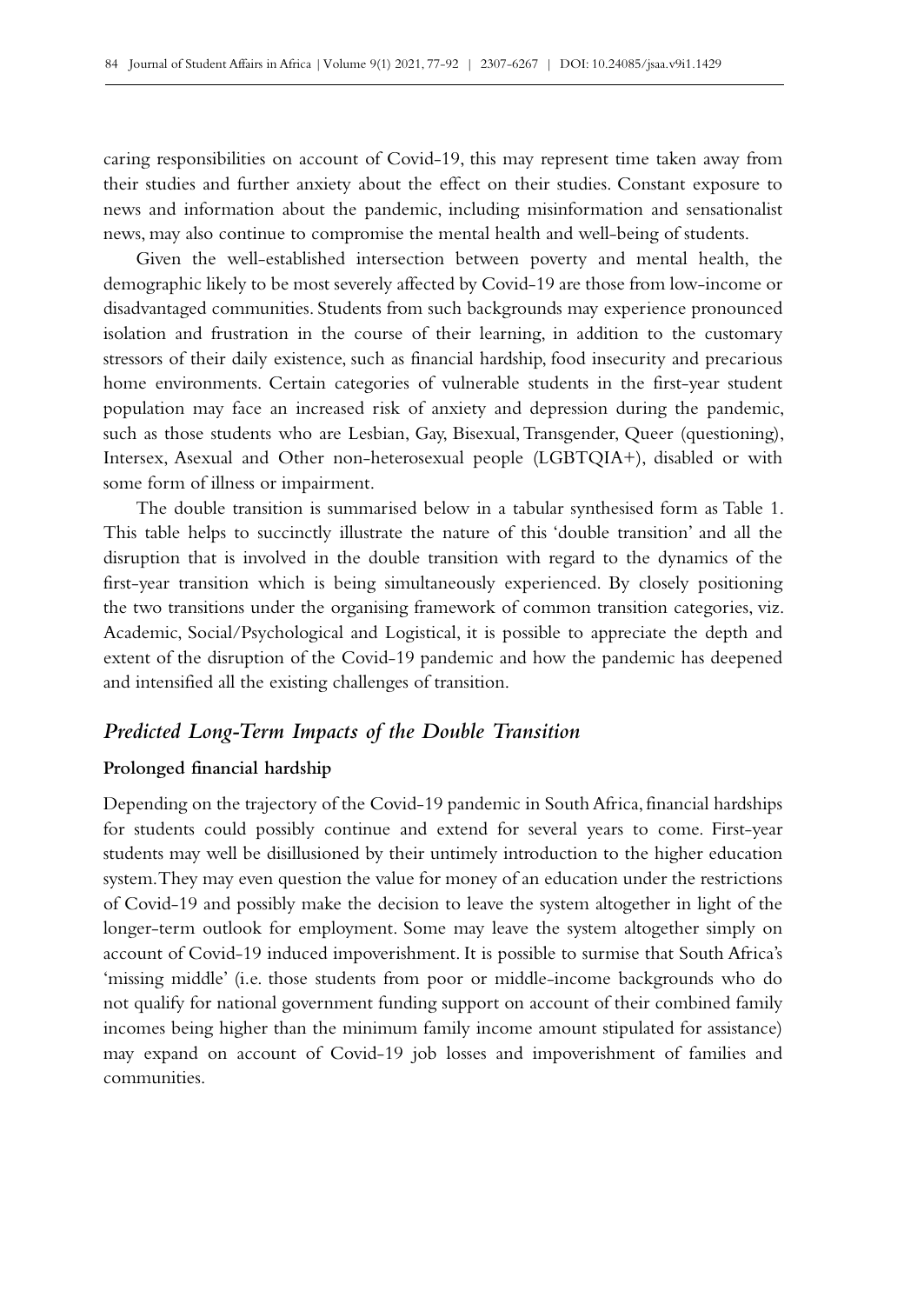| Categories<br>Transition | First-Year Transition                                                                                                                                                                                                                                                                                                                                | Covid-19 transition                                                                                                                                                                                                                                                                                                                                                                                                                                                                                                                                                                                                                                                                                                                                                                                                                                                      |
|--------------------------|------------------------------------------------------------------------------------------------------------------------------------------------------------------------------------------------------------------------------------------------------------------------------------------------------------------------------------------------------|--------------------------------------------------------------------------------------------------------------------------------------------------------------------------------------------------------------------------------------------------------------------------------------------------------------------------------------------------------------------------------------------------------------------------------------------------------------------------------------------------------------------------------------------------------------------------------------------------------------------------------------------------------------------------------------------------------------------------------------------------------------------------------------------------------------------------------------------------------------------------|
| Academic                 | · Immersion in the large classroom setting,<br>• Change in expectations and assumptions<br>about the nature of academic learning as<br>well as the style and pace of instruction.<br>• Need for self-directed learning, in ways<br>that are profoundly different from high<br>under conditions of relative anonymity.<br>school learning strategies. | • Abrupt entry into a complex learning modality, which puts pressure on students to<br>· Possibility of boredom and academic disengagement in an online teaching and<br>access the required computer hardware and internet connectivity.<br>. In the case of infection, time lost towards studies.<br>learning environment                                                                                                                                                                                                                                                                                                                                                                                                                                                                                                                                               |
| Psychological<br>Social/ | · Predisposition to loneliness, self-doubt and<br>establishment and negotiation of a range<br>in the new environment, including the<br>of different personal relationships with<br>. Wide range of challenges and stressors<br>both peers and faculty<br>homesickness.                                                                               | · Heightened levels of psychological distress on account of disruption to daily routine,<br>with regard to those students who have experienced the illnesses of family members<br>with Covid-19, especially older family members. Older adults are at the highest risk<br>Health-related fears about Covid-19, including fear of illness or death, particularly<br>· Impact of sickness or even death of a classmate, roommate, and/or university staff<br>anxiety about increasing infection rates and fears about financial hardships and<br>• Anxiety on account of constant exposure to Covid-19 news and possible<br>· Possible assumption of caring responsibilities for ill family members or<br>· Isolation on account of restrictions on social life.<br>member known to the student.<br>academic delays.<br>misinformation.<br>acquaintances.<br>for Covid-19. |
| Logistical               | maps, schedules, lecture notes, finances, etc.).<br>processes and procedures (e.g. timetables,<br>matters of their own food, transport and<br>logistical competencies in terms of all<br>accommodation, as well as university<br>• New or greater requirements for                                                                                   | · Insecure access to personal protective equipment (PPE), such as masks and sanitisers.<br>· Need for proficiency in new online learning tools and methods, while learning to<br>comply with Covid-19 safety and hygiene protocols in daily life.                                                                                                                                                                                                                                                                                                                                                                                                                                                                                                                                                                                                                        |

Table 1: The double transition of first-year students **Table 1: The double transition of first-year students**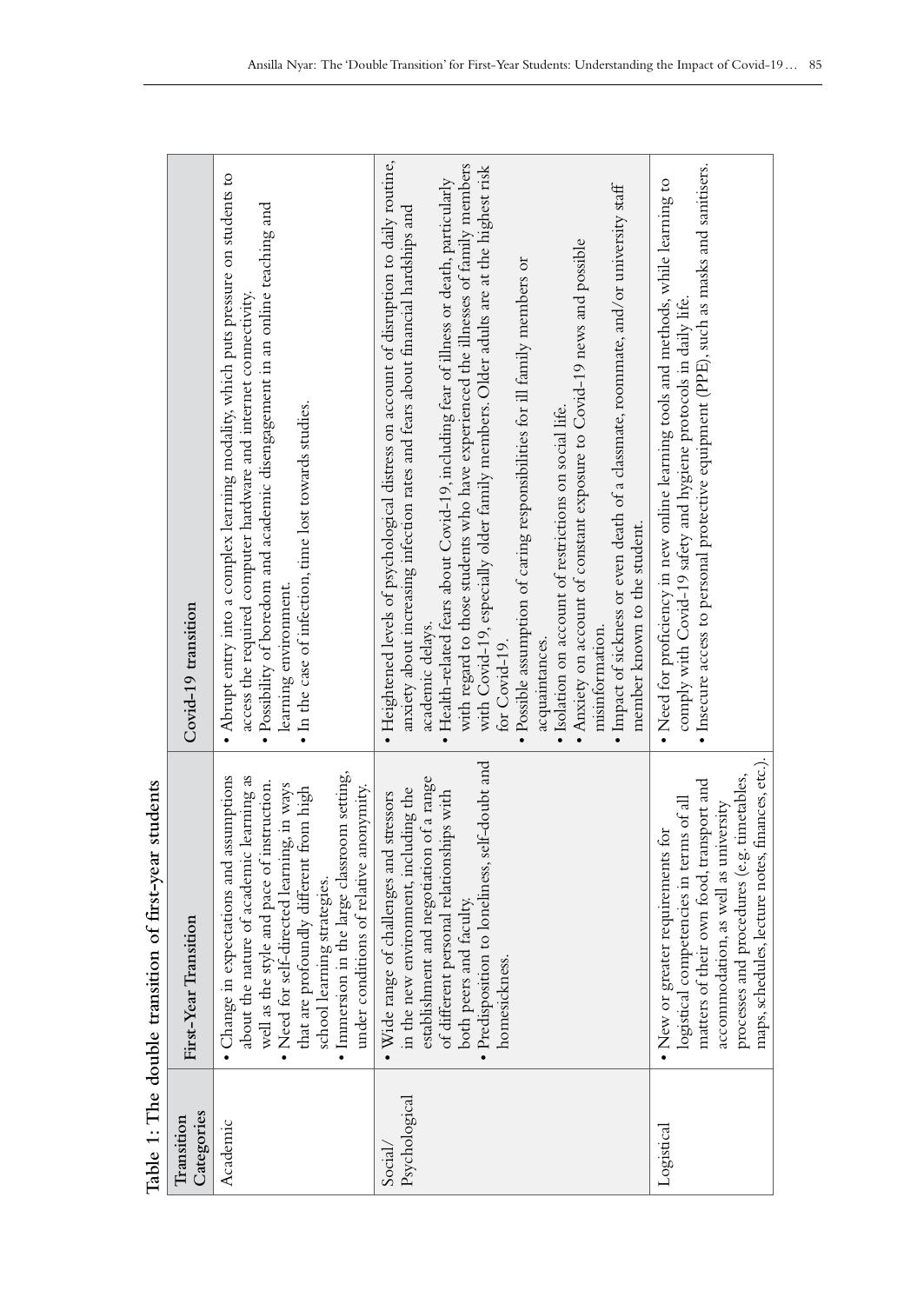#### **Mental health crisis for students**

A long-term mental health crisis is predicted for students. The implications of a sustained immersion in the Covid–19 pandemic, with all the attendant fear, anxiety and depression in parallel with pre-existing high levels of stress, have not yet been explored for students. The timeframe of the double transition must be taken into account. Short spells of the double transition can obviously be considered less detrimental than prolonged exposure to the stresses and uncertainties of the pandemic. The potential long-term consequences for students may only be understood in the future, as the pandemic continues and depressive symptoms fully present themselves. It would be prudent for universities to invest in the mental health of students, before mental health problems become entrenched. Therefore, it can be said that monitoring and oversight of the mental health of students should be seen as an immediate strategic priority for universities. It is necessary to follow the trajectory of the mental health and well‑being of students, as the pandemic continues.

#### **An uncertain future for online teaching and learning**

The extent to which online teaching and learning is able to find purchase with students, will only be seen in the coming months and years. There are few learning strategies which explicitly speak to the special needs of first-year students. The subject of specific pedagogies for first-year students remains one which is largely unexplored (Nathan, 2005; Erickson et al., 2006; Tuckman & Kennedy, 2011). While the move to online teaching and learning has happened on account of necessity, it has also been propelled by far-reaching and naïve assumptions about South Africa's digital readiness and the idea that the 21st-century student population will be more adept at online teaching and learning than previous generations of learners. It can be argued that while students are, on average, more acclimated to technology than previous generations of students, this should not automatically assume the high levels of technological proficiency that would, for example, be needed for successful online teaching and learning. The latter is particularly true in light of the fact that modern forms of technology are continually updating and changing.

Long-term academic disengagement is a risk of the double transition. Students may quickly become bored with learning materials, particularly so in a home-centric learning environment which can be isolating and prone to distractions. The double transition may inculcate poor learning styles and habits during the pandemic which may linger throughout their time in the higher education system. It is also possible to predict that some students may embrace online teaching and learning, and appreciate the flexibility and convenience of online teaching and learning as a more appealing option than traditional classroom forms of instruction, which has long been criticised for its redundancy in terms of 21st‑century learning. Of course, much depends on educator expertise, and the ability of institutions of higher education to provide the training and education which can strengthen teaching strategies.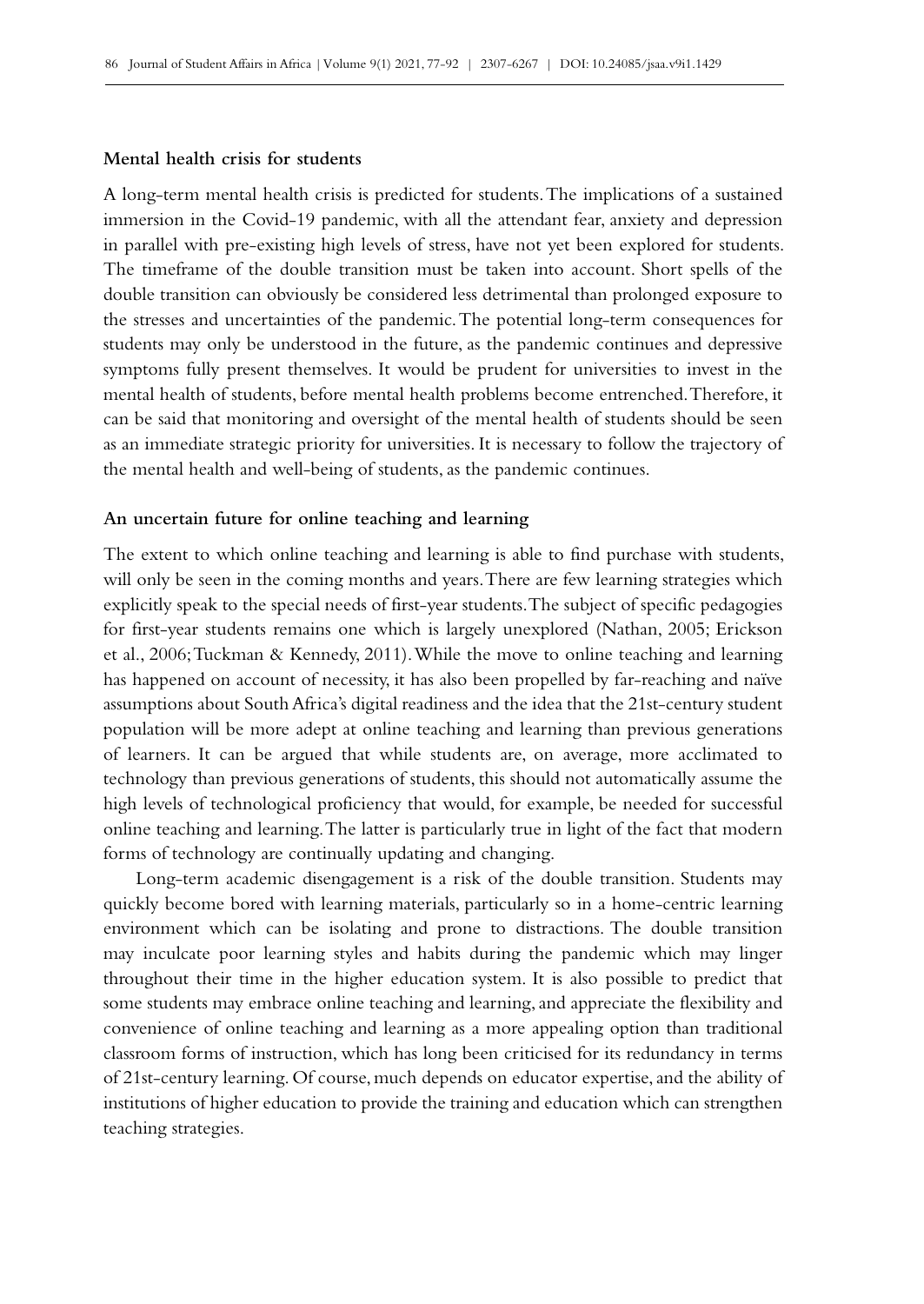#### **Loss or dilution of 'the university experience'**

Universities offer a sense of social engagement and connection for students. The Covid‑19 pandemic has deprived first-year students of all the experiences involved in an active and engaged student life, as well as the multiple opportunities for personal growth and social development that university life has to offer. The experiential aspect of university goes beyond teaching and learning and extends to a wider universe of campus-based experiences, such as accommodation, employment, career advice, mentoring, psychological support services, all of which encompass the student lifestyle (Morgan, 2012). Under the restrictions of the Covid-19 pandemic, first-year students miss out on the vibrancy and immediacy of the engagement with the totality of student experiences at university. Moreover, all the tools traditionally employed by universities to aid students transition (e.g., orientation, mentoring and various support services) are now significantly diluted or weakened by the recourse to all online modes of interaction.

It goes without saying that theories of transition in higher education must now take into account the 'double transition' and find ways to mitigate its insidious impact on the educational outcomes of first-year students. The Covid-19 pandemic may be seen as a critical watershed issue that could influence the life trajectories of students in both short term and long-term scenarios. As the first year is understood to be the crucial determining year for how students respond to the rest of their studies, this experience of the Covid-19 pandemic and their 'double transition' may well prove to be a formative one for students and exert a lasting impact. As this moment is evolving, it will remain incumbent on educators to study the effects of the 'double transition' on future generations of learners.

### *Strategies to Mitigate the 'Double Transition'*

It is difficult to make definitive pronouncements in the prevailing contexts of uncertainty and unpredictability surrounding the Covid‑19 pandemic. It is, in fact, impossible to predict the effects of Covid‑19, and there is also much about the Covid‑19 virus that yet remains clinically unclear or unknown. There are, however, a number of ways in which the double transition can be addressed in the hopes of ameliorating the challenging circumstances of first-year students and providing some (short- and long-term) relief for their circumstances. Several recommendations are advanced here, some of which relate to the broader macro-environment, and some of which can be reasonably effected within the higher education system.

First, financial relief for cash-strapped students is a matter of critical urgency. Higher education should be included in the national financial stimulus plans for economic and social recovery. Universities are also urged to explore and possibly tap into various social and economic funding measures put in place by national government in order to alleviate the financial hardships caused by the Covid‑19 pandemic. The matter of fee reductions for students has not been explicitly addressed by the Department of Higher Education and Training (DHET) as well as the university sector (Deklerk, 2020). Given the costs borne by students of the shift to online platforms, the variability in quality of online teaching and the lack of access to critical elements of learning such as labs and clinical experience,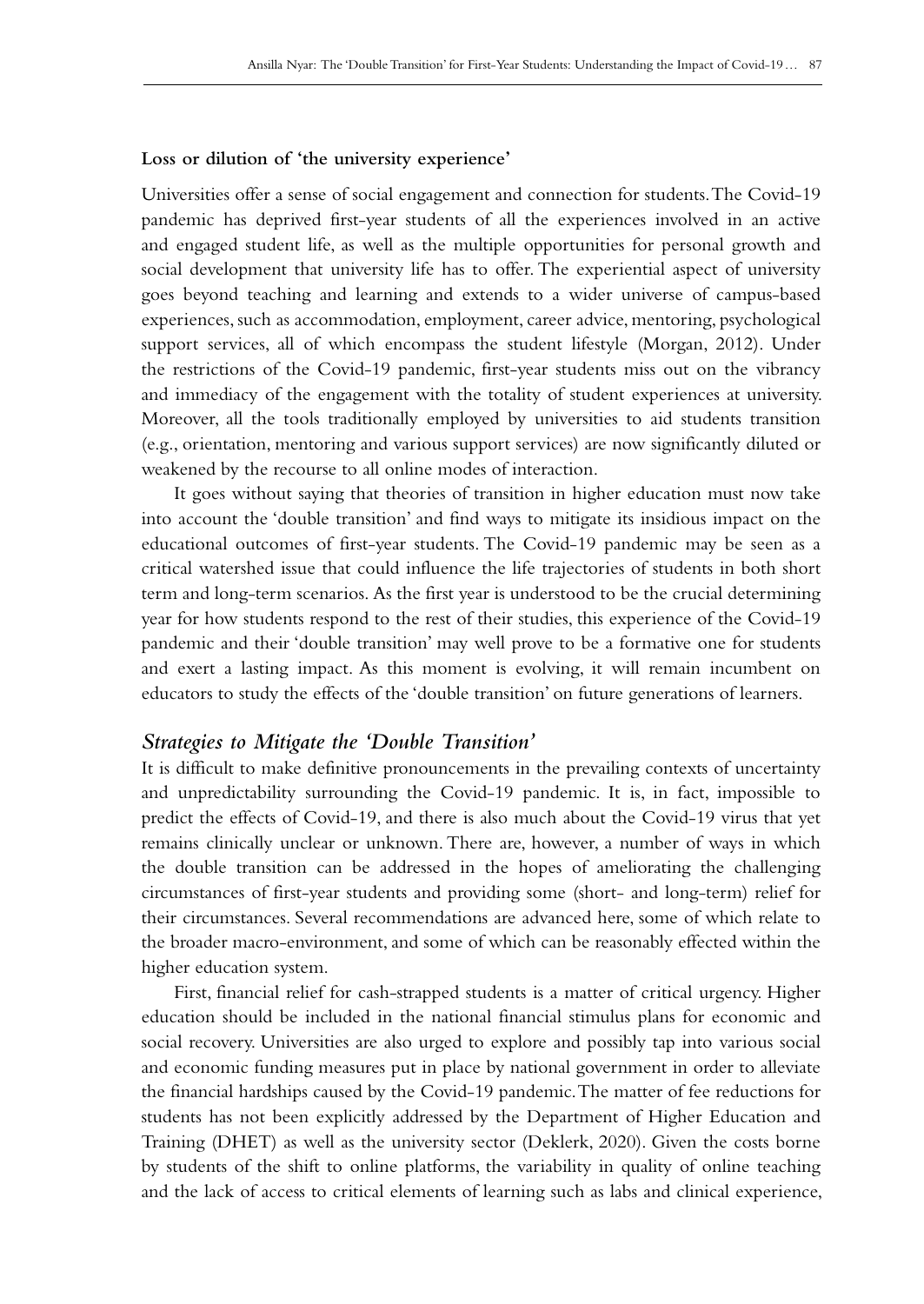the current fee structure bears the need for review. Moreover, innovative ways to design a safety support for students should also be considered and explored with the private sector and donors, both local and international. This recommendation for a financial safety net for students is made in light of the financial hardships suffered by universities on account of Covid‑19 and the likelihood of subsidy reductions, and the curtailment in student admissions.

The future of online teaching and learning is uncertain as universities are re–examining their customary approaches to teaching and learning on account of Covid-19. A great deal of institutional introspection is currently taking place about the renewal of the current teaching and learning model, and with regard to lessons learned during the Covid‑19 pandemic. It is, however, clear that universities must now disengage from the emergency mode in which the transition to online teaching and learning first took place. Universities must now improve their pedagogical practice in terms of the delivery of online teaching and learning. It is also imperative that educators receive training and support, as they continue the work of online teaching and learning under the Covid–19 pandemic. Knowledge transfer from Unisa (University of South Africa), South Africa's largest open distance higher education institution, is critical and, indeed, expected during this time.

Mental health is considered a priority under normal circumstances of the first-year student transition. In the context of the first-year double transition, provisions for the mental health of students and access to high-quality mental health services, assumes ever greater importance. It is therefore imperative that student support be scaled up as the Covid‑19 pandemic runs its course. While this may mean large-scale interventions such as ensuring sufficient numbers of well-trained counsellors, it can also mean smaller thoughtful strategies such as exploring the use of electronic devices for counselling, and possibly relaxing bureaucratic restrictions on such things as loaning of devices or access to lending resources. During this time of anxiety and uncertainty, it is urged that universities actively work towards inculcating a wider institutional culture of treating students with greater care and kindness than they have previously done. All departments who actively interface with students, i.e. admissions, fees, and security, should be trained in the dynamics and nuances of the double transition for first-year students, with the goal of developing more thoughtful and considered interactions with students during the Covid-19 pandemic.

However, it is important to recognise that provisions for mental health support should not only be the province of universities. It should be considered holistically as a critical element of South Africa's broader response to the Covid-19 pandemic and expanded into the country's primary health care services, so that all those who need it have immediate access to skilled psycho-social support

While the Covid-19 pandemic has inevitably endowed universities with a new singularity of purpose in their operations (i.e. focusing on the curriculum and recovering lost academic time), matters of student support should not be overlooked or compromised in any way. It is incumbent upon the First-Year community, and indeed all university staff, at all institutions of higher education, to ensure that matters of First-Year Experience and student support remain central to institutional agendas.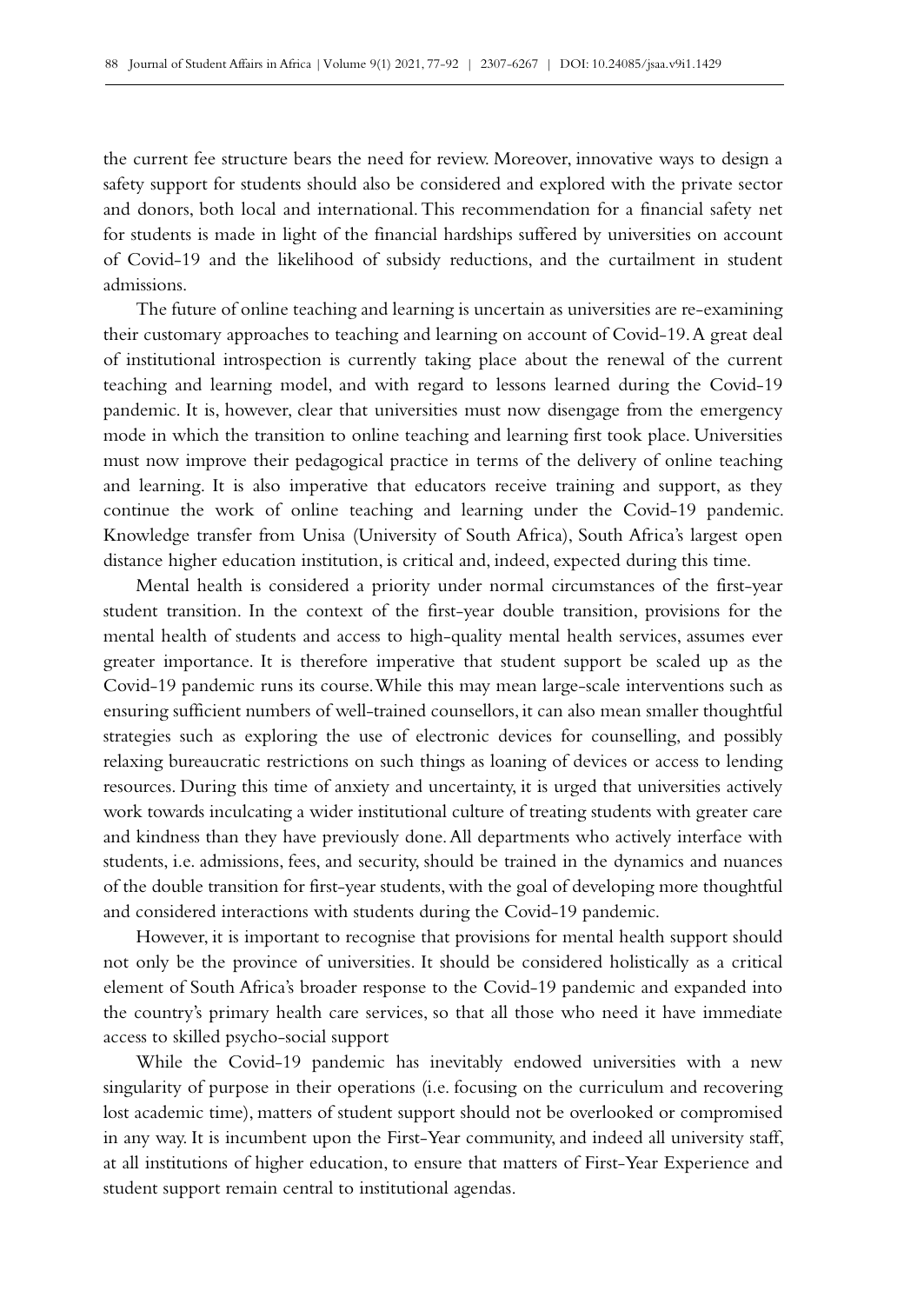# *Conclusion*

This article has shown the complexity of the various challenges involved in the double transition of first-year students to higher education. While the large body of theoretical work as detailed in the first part of this article, has provided a roadmap of sorts to guide student transitions, it nonetheless offers no clear roadmap to dictate how this particular transition – the double transition – can best be managed. There is a need to develop a framework, as has been advanced herein and encapsulated in Table 1, that will best understand the complex trajectory of the double transition. Only time can predict how first-year students may move into different phases in this particular transition. This may involve moving beyond the current experience of turmoil and distress towards a period of acceptance in which the double transition is incorporated into the lives of first-year students. The implications of this double transition will vary widely in terms of the personalities of students and their individual repertoire of coping strategies. As Bourdieu and his various proponents remind, the extent of social capital and networks at the disposal of students will play a significant, if not defining, role in the way the double transition is managed.

It is possible to reframe the double transition as an empowering experience, despite the stress and trauma involved in this type of ordeal. Indeed, all transitions can be seen to hold a silver lining of sorts in the ways that they propel psychological growth and bring to the fore many positive qualities and characteristics in the personalities of individuals that will increase their ability to negotiate difficult and complex situations in their future. This article has advocated some strategies to mitigate the worst of the double transition, all of which can be reasonably effected by those in the higher education sector. It can be said, in closing, that for those working in the higher education sector, it is critically important to be aware of the impact of transitional experiences on the student population, and to continue to practise the kind of intentional care, trust and respect needed to guide and encourage first-year students through the challenges of the double transition.

# *Acknowledgements*

This article was prepared by the author in line with her work as Director of the South African National Resource Centre for the First-Year Experience and Students in Transition (SANRC). The SANRC is a national initiative funded by the Department of Higher Education and Training (DHET). The views and opinions expressed in this research are that of the author's alone. The author received no financial support for the research and authorship of this article.

# *Conflict of Interest*

The author certifies that she has no affiliations or involvement in any organisation or entity with any financial interest (such as honoraria; educational grants; participation in speakers' bureaus; membership, employment), or non-financial interest (such as personal or professional relationships, affiliations, knowledge or beliefs) in the subject matter or materials discussed in this manuscript.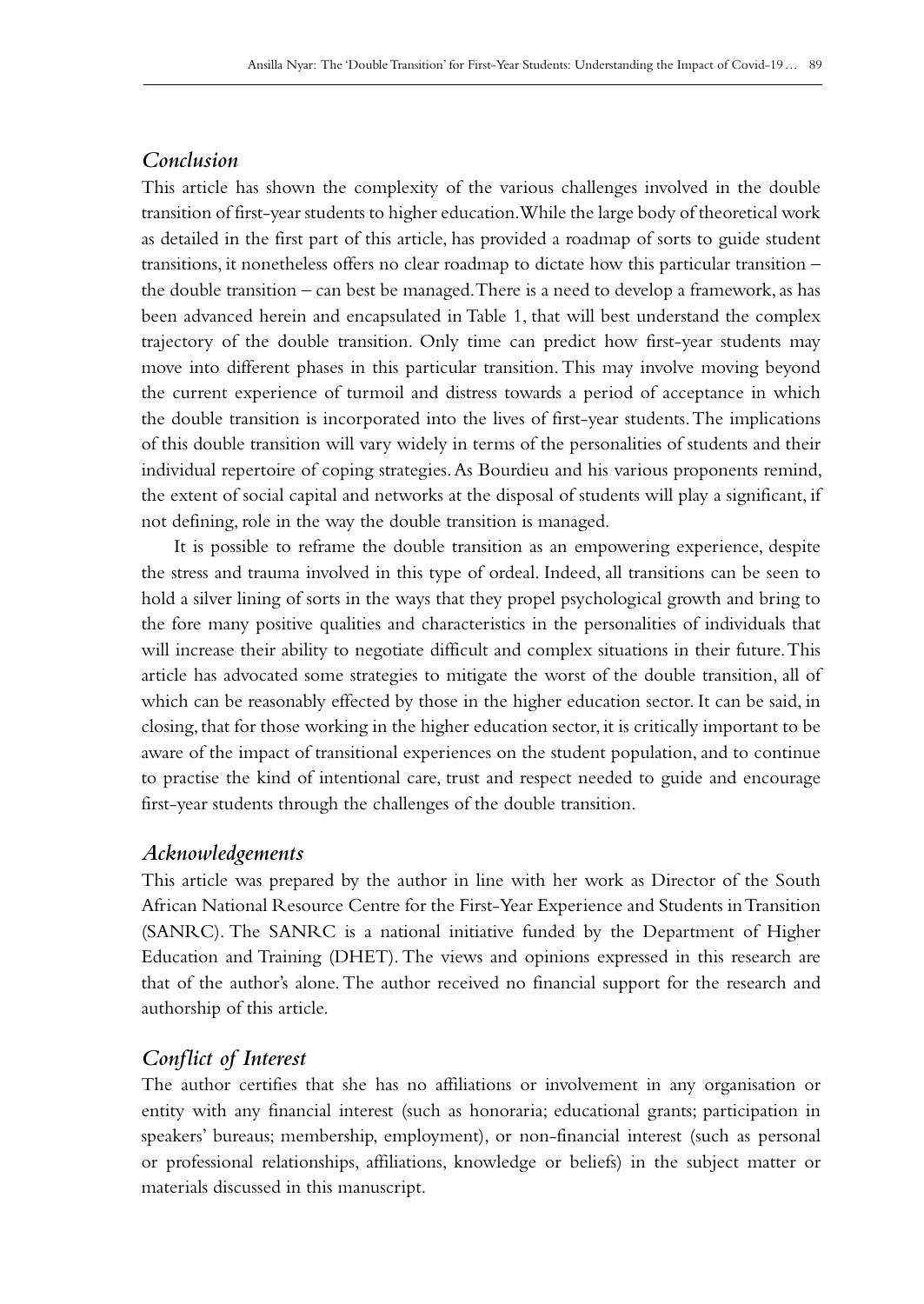#### *References*

- Astin, A.W. (1984). Student involvement: A development theory for higher education. *Journal of College Student Development, 40*, 518‑529.
- Astin, A.W. (1993). *What Matters in College? Four Critical Years Revisited*. Jossey Bass.
- Bourdieu, P. (1973). Cultural reproduction and social reproduction. In R. Brown (Ed.) *Knowledge, education and social change: Papers in the sociology of education* (pp.71‑112). Tavistock Publications. [https://doi.](https://doi.org/10.4324/9781351018142-3) [org/10.4324/9781351018142-3](https://doi.org/10.4324/9781351018142-3)
- Briggs, A.R.J., Clark, J. & Hall, L. (2012). Building bridges: Understanding student transition to university. *Quality in Higher Education, 18*(1), 3‑21. <https://doi.org/10.1080/13538322.2011.614468>
- Brookes, S.K., Webster, S.K., Smith, L.E., Woodland, S., Greenberg, N. & Rubin, G.J. (2020). The psychological impact of quarantine and how to reduce it: Rapid review of the evidence. *Lancet* (395), 912‑920. [https://doi.org/10.1016/S0140-6736\(20\)30460-8](https://doi.org/10.1016/S0140-6736(20)30460-8)
- Chickering, A.W. (1969). *Education and identity*. Jossey-Bass.
- Chickering, A.W. & Schlossberg, N.K. (1995). *Getting the most out of college*. Pearson.
- Christie H. (2009). Emotional journeys: young people and transitions to university. *British Journal of Sociology of Education, 30*(2), 123‑136.<https://doi.org/10.1080/01425690802700123>
- Clark M. (2005). Negotiating the Freshman Year: Challenges and strategies among first year college students. *Journal of College Student Development, 46*(3), 296‑316.<https://doi.org/10.1353/csd.2005.0022>
- Cook, A. & Leckey, H. (1999). Do expectations meet reality? A survey of changes in first-year student opinion. *Journal of Further and Higher Education, 23*(2), 157‑171. [https://doi.org/10.1080/030987](https://doi.org/10.1080/0309877990230201) [7990230201](https://doi.org/10.1080/0309877990230201)
- Cuseo, J. (2007). The empirical case against large class size: Adverse effects on the teaching, learning and retention of first-year students. *Journal of Faculty Development*, 21(1), 5-21.
- Deklerk, A. (2020, July 14). NSFAS needs R4.3bn more because of extended academic year. *Times Live*. [https://www.timeslive.co.za/politics/2020-07-14-nsfas-needs-r43bn-more-because-of-extended](https://www.timeslive.co.za/politics/2020-07-14-nsfas-needs-r43bn-more-because-of-extended-academic-)[academic-year/](https://www.timeslive.co.za/politics/2020-07-14-nsfas-needs-r43bn-more-because-of-extended-academic-)
- Dell, S. (2020, April 09). Zero-rating online learning: not as simple as it sounds. *University World News*. <https://www.universityworldnews.com/post.php?story=20200408201225155>
- Erickson, B.L., Peters, C. & Weltner, D.S. (2006). *Teaching first-year college students*. Jossey-Bass.
- Gale, T. & Parker, S. (2014). Navigating change: A typology of student transition in higher education. *Studies in Higher Education, 39*(5), 734‑753.<https://doi.org/10.1080/03075079.2012.721351>
- Gardner, J.N. (1986). The Freshman Year experience. *The Journal of the American Association of Collegiate Registrars and Admissions Officers, 61*(4), 261‑274.
- Greenfield, G.M., Keup, J.R. & Gardner, J.N. (2013). *Developing and sustaining successful first-year programs: A guide for practitioners*. Wiley*.*
- Goodman, J., Schlossberg, N.K. & Anderson, M.L. (2006). *Counseling adults in transition: Linking practice with theory*. Springer.
- Hussey, T. & Smith, P. (2010). Transitions in higher education. *Innovations in Education and Teaching International, 47*(2), 155‑164.<https://doi.org/10.1080/14703291003718893>
- Johnston, B. (2010). *The first year at university: Teaching students in transition*. McGraw Hill Education.
- Kantanis, T. (2000). The role of social transition in students' adjustment to the first year of university. *Journal of Institutional Research, 9*(1), 100‑110.
- Krause, K. (2006, May 31). *Transition to and through the first year: Strategies to enhance the first year.* Inaugural Vice-Chancellor's Learning and Teaching Colloquium 2006. University of the Sunshine Coast, Queensland, Australia.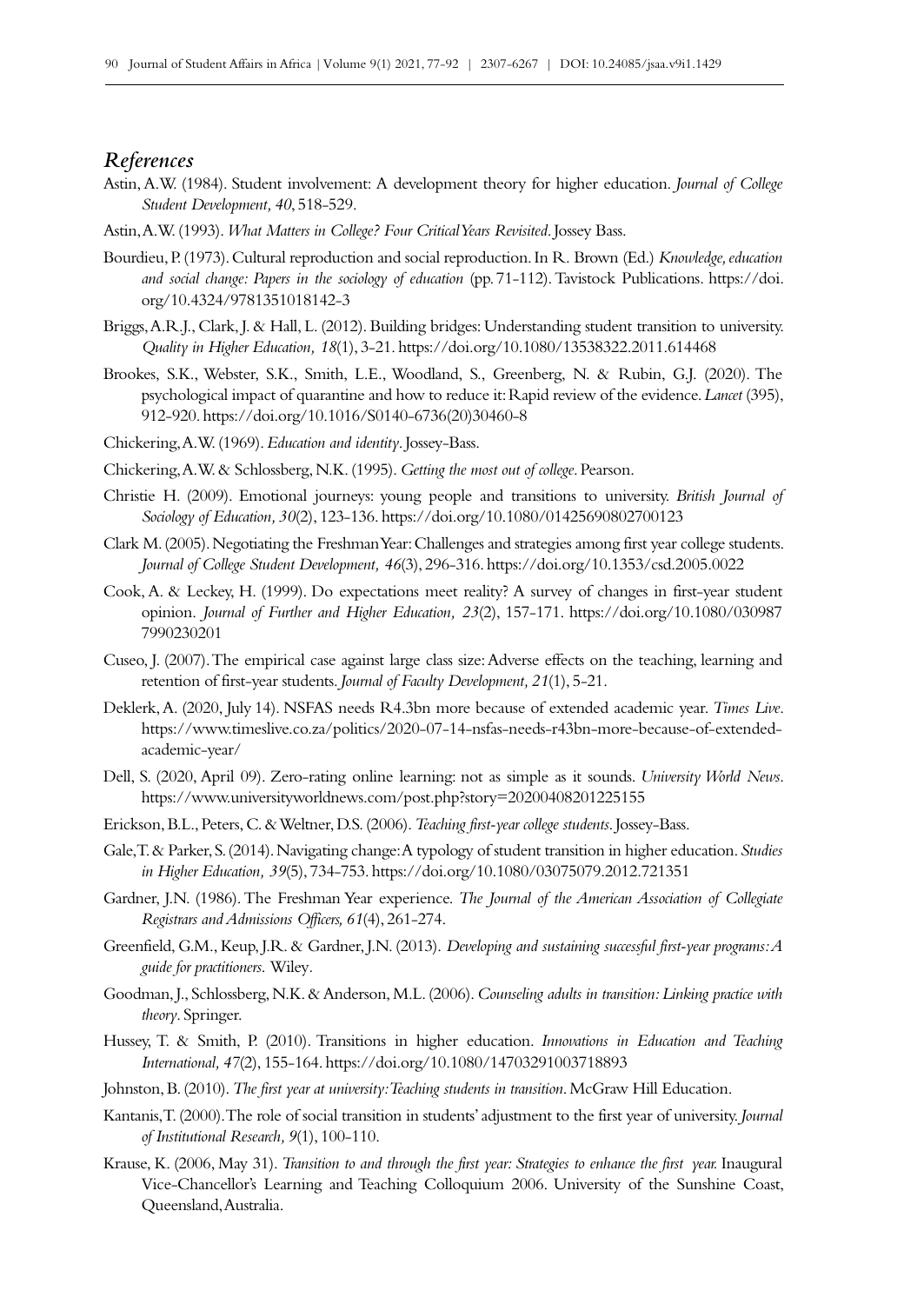Loevinger, J. (1976). *Ego development.* Jossey-Bass.

- Lowe, H. & Cook, A. (2010). Mind the gap: Are students prepared for higher education? *Journal of Further and Higher Education, 27*(1), 53‑76. <https://doi.org/10.1080/03098770305629>
- Macupe, B. (2020, April 23). Online push sets us up for failure. *Mail and Guardian*. [https://mg.co.za/](https://mg.co.za/article/2020-04-23-online-push-sets-us-up-for-failure/) [article/2020-04-23-online-push-sets-us-up-for-failure/](https://mg.co.za/article/2020-04-23-online-push-sets-us-up-for-failure/)
- Mathiba, G. (2020, April 9). COVID-19 and South Africa's universities: A raft of problems to ponder. *Daily Maverick*. [https://www.dailymaverick.co.za/opinionista/2020-04-09-covid-19-and-south](https://www.dailymaverick.co.za/opinionista/2020-04-09-covid-19-and-south-african-universities-a-raf)[african-universities-a-raft-of-problems-to-ponder/](https://www.dailymaverick.co.za/opinionista/2020-04-09-covid-19-and-south-african-universities-a-raf)
- McInnis, C. (2001). Researching the first year experience: Where to from here? *Higher Education Research & Development, 20*(2), 105‑114.<https://doi.org/10.1080/07294360125188>
- Morgan, M. (2012). *Improving the student experience: A practical guide for universities and colleges*. Routledge. <https://doi.org/10.4324/9780203817513>
- Nathan, R. (2005). *My Freshman Year: What a professor learned by becoming a student*. Penguin.
- Nyar, A. (2019). *The first-year experience (fye) in South Africa: A national perspective*. SANRC FYE Thought Series #2.<https://sanrc.co.za/content/2019/04/A-Nyar-Report.pdf>
- O'Donnell, V.L., Keane, M. & Stevens, G. (2016). *Student transitions in higher education: concepts, theories and practices*. Higher Education Academy (HEA).
- Pascarella, E. & Terenzini, P. (2005). *How college affects students: A third decade of research*. Jossey-Bass.
- Perry, W.G. (1970). *Forms of intellectual and ethical development in the college years: A scheme.* Holt, Rinehart & Winston.
- Quinn, J. (2010). Rethinking 'failed transitions' to higher education. In K. Ecclestone, G. Biesta & M. Hughes (Eds.), *Transitions and learning through the lifecourse* (pp.118‑129). Routledge.
- Rajkumar, R.P. (2020). COVID-19 and mental health: A review of the literature. *Asian Journal of Psychiatry*, 52.<https://doi.org/10.1016/j.ajp.2020.102066>
- Ramsden, P. (1992). *Learning to Teach in Higher Education*. Routledge.
- Salari, N., Hosseinian-Far, A., Jalali, R. Vaisani-Raygani, A., Rasoulpour, S., Mahommedy, M. & Khaledi-Pavar, B. (2020). Prevalence of stress, anxiety, depression among the general population during the COVID‑19 pandemic: A systematic review and meta-analysis. *Globalisation and Health, 16*(57), 1‑11. <https://doi.org/10.1186/s12992-020-00589-w>
- Sanford, N. (1968). *Where colleges fail: A study of the student as a person*. Jossey Bass. [https://doi.org/10.23](https://doi.org/10.2307/40223966) [07/40223966](https://doi.org/10.2307/40223966)
- Schlossberg, N.K. (1981). A model for analysing human adaptation to transition. *The Counselling Psychologist, 9*(2), 2‑18.<https://doi.org/10.1177/001100008100900202>
- Spady, W.G. (1970). Dropouts from higher education: An interdisciplinary review and synthesis. *Interchange,1*, 64‑85.<https://doi.org/10.1007/BF02214313>
- Tinto, V. (1993). *Leaving college: rethinking the causes and cures of student attrition.* University of Chicago Press. <https://doi.org/10.7208/chicago/9780226922461.001.0001>
- Tinto, V. (1996). Persistence and the first-year experience at the community college: Teaching new students to survive, stay, and thrive. In J.N. Hankin (Ed.), *The community college: Opportunity and access for America's first-year students.* Monograph Series Number 19 (pp. 97‑104). National Resource Center for the Freshman Year Experience and Students in Transition (ED393486). [http://files.eric.ed.gov/](http://files.eric.ed.gov/fulltext/ED39486.pdf) [fulltext/ED39486.pdf](http://files.eric.ed.gov/fulltext/ED39486.pdf)
- Thomas, E. (2002). Student retention in higher education: The role of institutional habitas. *Journal of Education Policy, 17*(4), 423‑432. <https://doi.org/10.1080/02680930210140257>
- Thomas, L. & Quinn, J. (2006). *First-generation entry into higher education*. Education (UK).